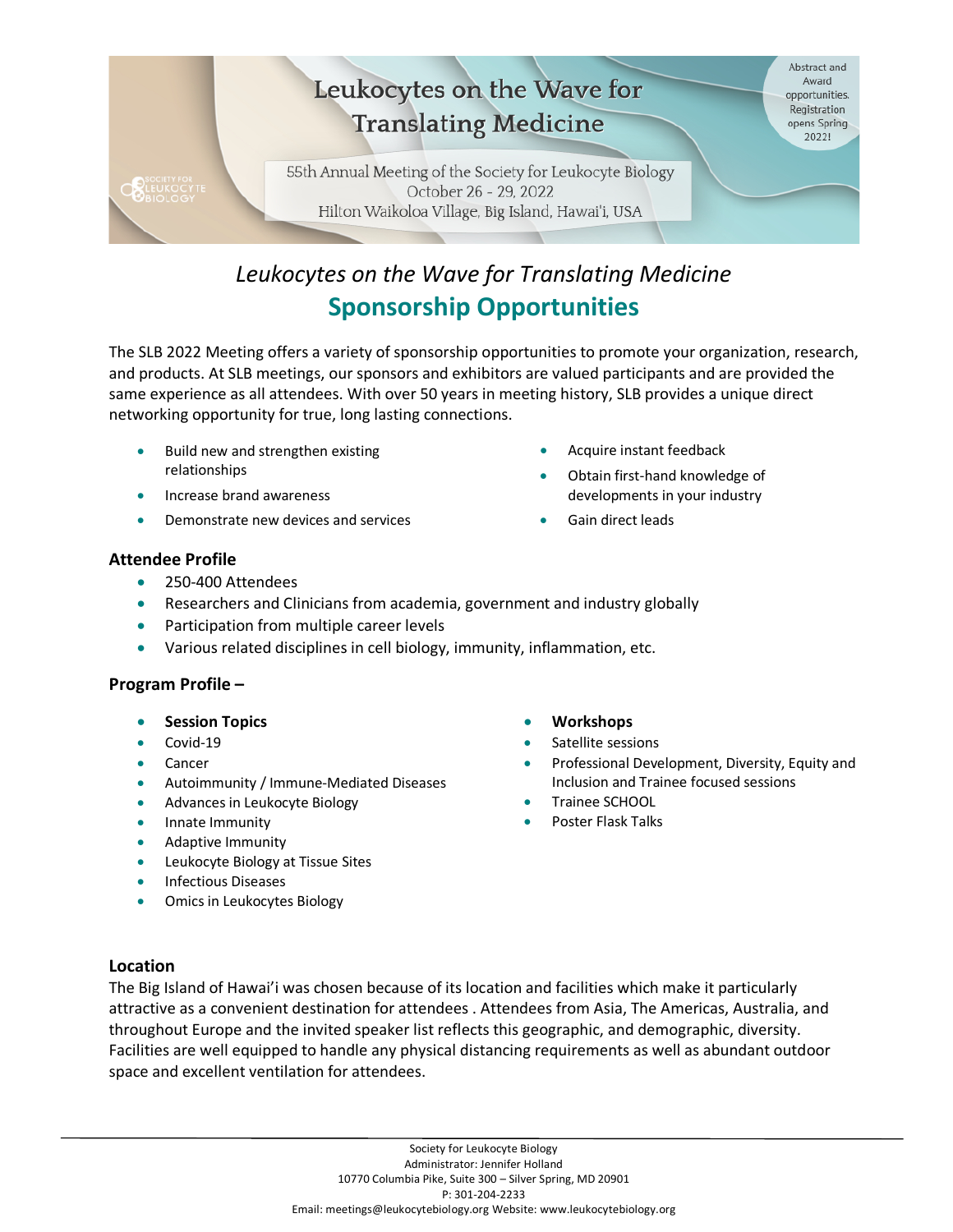#### Abstract and Leukocytes on the Wave for Award opportunities. Registration **Translating Medicine** opens Spring  $2022!$ 55th Annual Meeting of the Society for Leukocyte Biology **BLEUKOCYT** October 26 - 29, 2022 Hilton Waikoloa Village, Big Island, Hawai'i, USA

## **Session Sponsorship Opportunities**

#### **\$15,000 Sponsored Plenary Session**

- Naming rights to a society programmed plenary session of your organization's choosing. Includes listing in the program book and prominent signage and slides at the session. Also includes **3-minute introductory** time slot at the beginning of the session for a few words from your organization pending program chair approval of the content.
- Logo placement on the conference web page
- Link to your own homepage from the conference web page
- Acknowledgment of your organization's support in the program book and abstracts documentation
- Conference bag insert
- **Exhibit Table**
- 2 registrations for company personnel

#### **\$7,500 Sponsored Concurrent Session**

- Naming rights to a society programmed concurrent session of your organization's choosing. Includes listing in the program book and prominent signage and slides at the session. Also includes **3-minute introductory** time slot at the beginning of the session for a few words from your organization pending program chair approval of the content.
- Logo placement on the conference web page with link to your own homepage.
- Acknowledgment of your organization's support in the program book and abstracts documentation.
- Conference bag insert
- **Exhibit Table**
- 2 registrations for company personnel

### **\$5,000 Poster Session Sponsor**

- Partner may choose one poster session and be listed as the sponsor for that session. The partner's name will be noted in the program as the sponsor for that poster session and will also have prominent signage.
- Logo placement on the conference web page with link to your own homepage.
- Acknowledgment of your organization's support in the program book and abstract documentation.
- Conference bag insert
- **Exhibit Table**
- 1 registration for company personnel

# **Special Dedicated Session Opportunity**

SLB is pleased to provide a program which allows for sponsored lunch sessions. Interested partners are encouraged to contact us [\(meetings@leukocytebiology.org\)](mailto:meetings@leukocytebiology.org) to learn more and discuss how this dedicated time at the conference can become a very productive platform for your organization.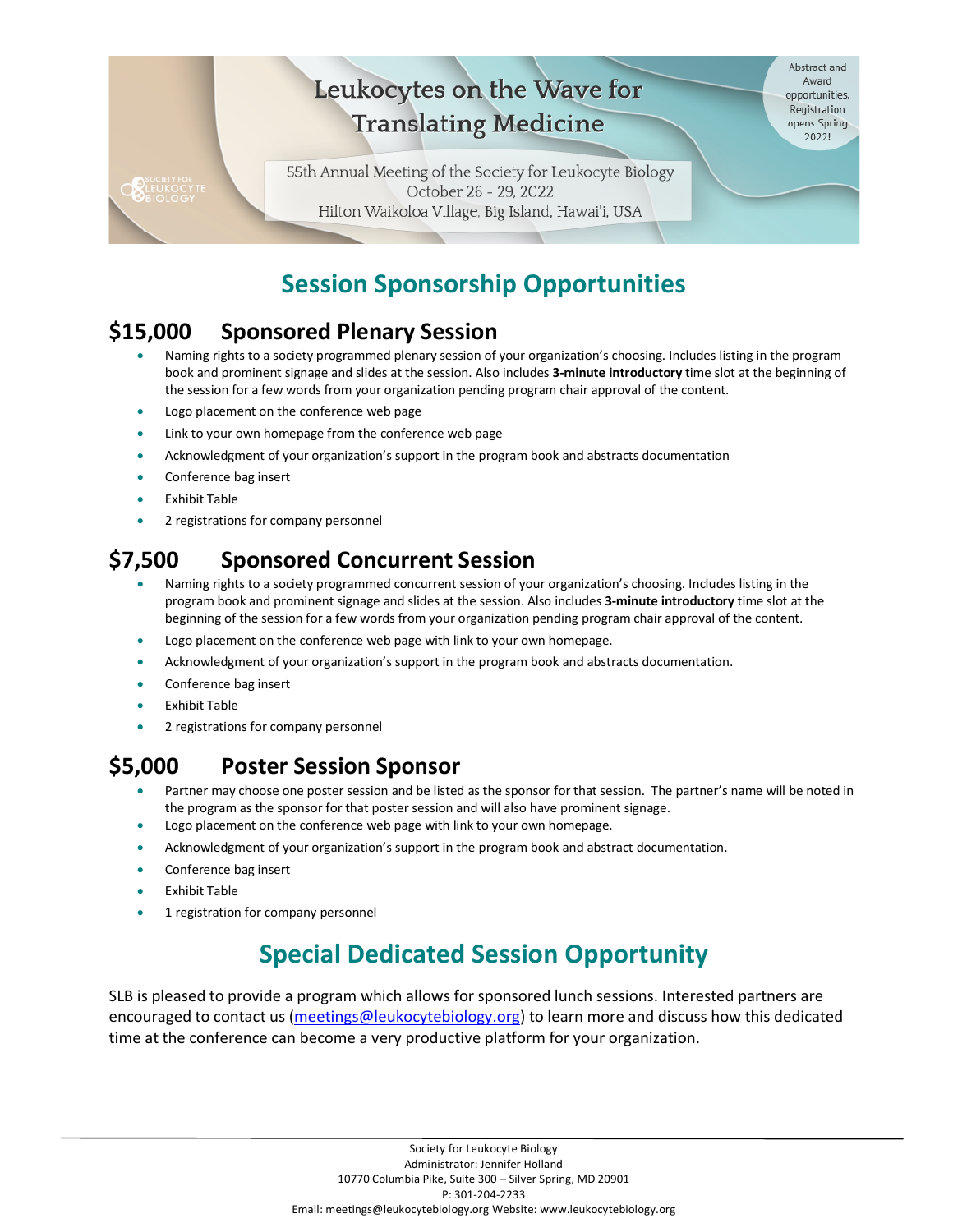# Leukocytes on the Wave for **Translating Medicine**

Abstract and Award opportunities. Registration opens Spring  $2022!$ 

55th Annual Meeting of the Society for Leukocyte Biology October 26 - 29, 2022 Hilton Waikoloa Village, Big Island, Hawai'i, USA

**ONEUKOCYTE** 

# *À* **la carte Opportunities**

| Company logo on conference bag provided to all attendees along with conference logo.                                                                                        |  |
|-----------------------------------------------------------------------------------------------------------------------------------------------------------------------------|--|
|                                                                                                                                                                             |  |
|                                                                                                                                                                             |  |
| Branded lanyard distributed to all attendees with their name badges. Logo printing based                                                                                    |  |
|                                                                                                                                                                             |  |
|                                                                                                                                                                             |  |
| Posting of 220x220 web banner to run on the society website for one calendar year. Posted                                                                                   |  |
|                                                                                                                                                                             |  |
|                                                                                                                                                                             |  |
|                                                                                                                                                                             |  |
| delivered to the conference hotel by designated deadline. Distribution method at the discretion of the                                                                      |  |
|                                                                                                                                                                             |  |
| <b>Additional Sponsor Registration</b><br>Discounted registration price available only to sponsors who purchase a minimum of<br>\$2,000 in other sponsorship opportunities. |  |
|                                                                                                                                                                             |  |
|                                                                                                                                                                             |  |
|                                                                                                                                                                             |  |
| Provided post conference in excel format. List includes email and mailing address for attendees who "opt-in"                                                                |  |
| All sponsors committing a combined \$2,000 or more will be listed as a meeting sponsor in the                                                                               |  |
|                                                                                                                                                                             |  |
|                                                                                                                                                                             |  |